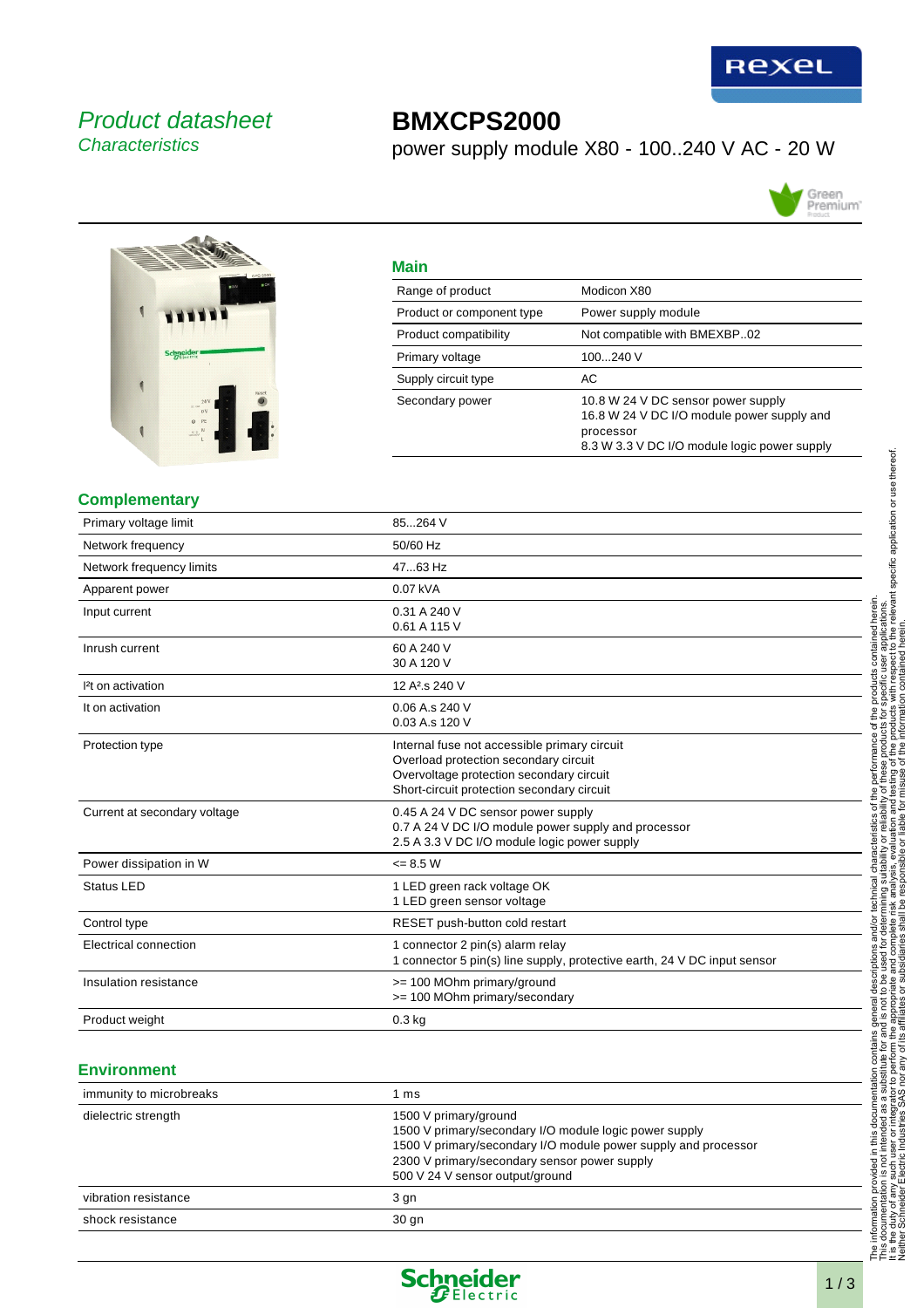| IP degree of protection               | IP20                                                                                                            |
|---------------------------------------|-----------------------------------------------------------------------------------------------------------------|
| directives                            | 2012/19/EU - WEEE directive<br>2014/30/EU - electromagnetic compatibility<br>2014/35/EU - low voltage directive |
| product certifications                | <b>CE</b><br><b>CSA</b><br>UL<br><b>RCM</b><br><b>Merchant Navy</b><br><b>EAC</b>                               |
| standards                             | EN 61000-6-2<br>EN 61000-6-4<br>EN 61131-2<br>EN 61010-2-201                                                    |
| ambient air temperature for storage   | $-4085 °C$                                                                                                      |
| ambient air temperature for operation | 060 °C                                                                                                          |
| relative humidity                     | 595 % without condensation 55 °C                                                                                |
| protective treatment                  | ТC                                                                                                              |
| operating altitude                    | $02000$ m<br>20005000 m (with derating factor)                                                                  |

### **Offer Sustainability**

| Sustainable offer status         | Green Premium product                                                 |
|----------------------------------|-----------------------------------------------------------------------|
| RoHS (date code: YYWW)           | Compliant - since 0722 - Schneider Electric declaration of conformity |
| <b>REACh</b>                     | Reference not containing SVHC above the threshold                     |
| Product environmental profile    | Available                                                             |
| Product end of life instructions | Available                                                             |

## **Modules Mounted on Racks**

#### **Dimensions**



**(1)** With removable terminal block (cage, screw or spring).

- **(2)** With FCN connector.
- **(3)** On AM1 ED rail: 35 mm wide, 15 mm deep. Only possible with BMXXBP0400/0400H/0600/0600H/0800/0800H rack.

| <b>Rack references</b>     | $a$ in mm $\vert$ a in in. |       |
|----------------------------|----------------------------|-------|
| BMXXBP0400 and BMXXBP0400H | 242.4                      | 09.54 |
| BMXXBP0600 and BMXXBP0600H | 307.6                      | 12.11 |
| BMXXBP0800 and BMXXBP0800H | 372.8                      | 14.68 |
| BMXXBP1200 and BMXXBP1200H | 503.2                      | 19.81 |

## **Connection of Alternating Current Power Supply Modules**

**Connection of a PLC Station Constituted of a Single Rack**